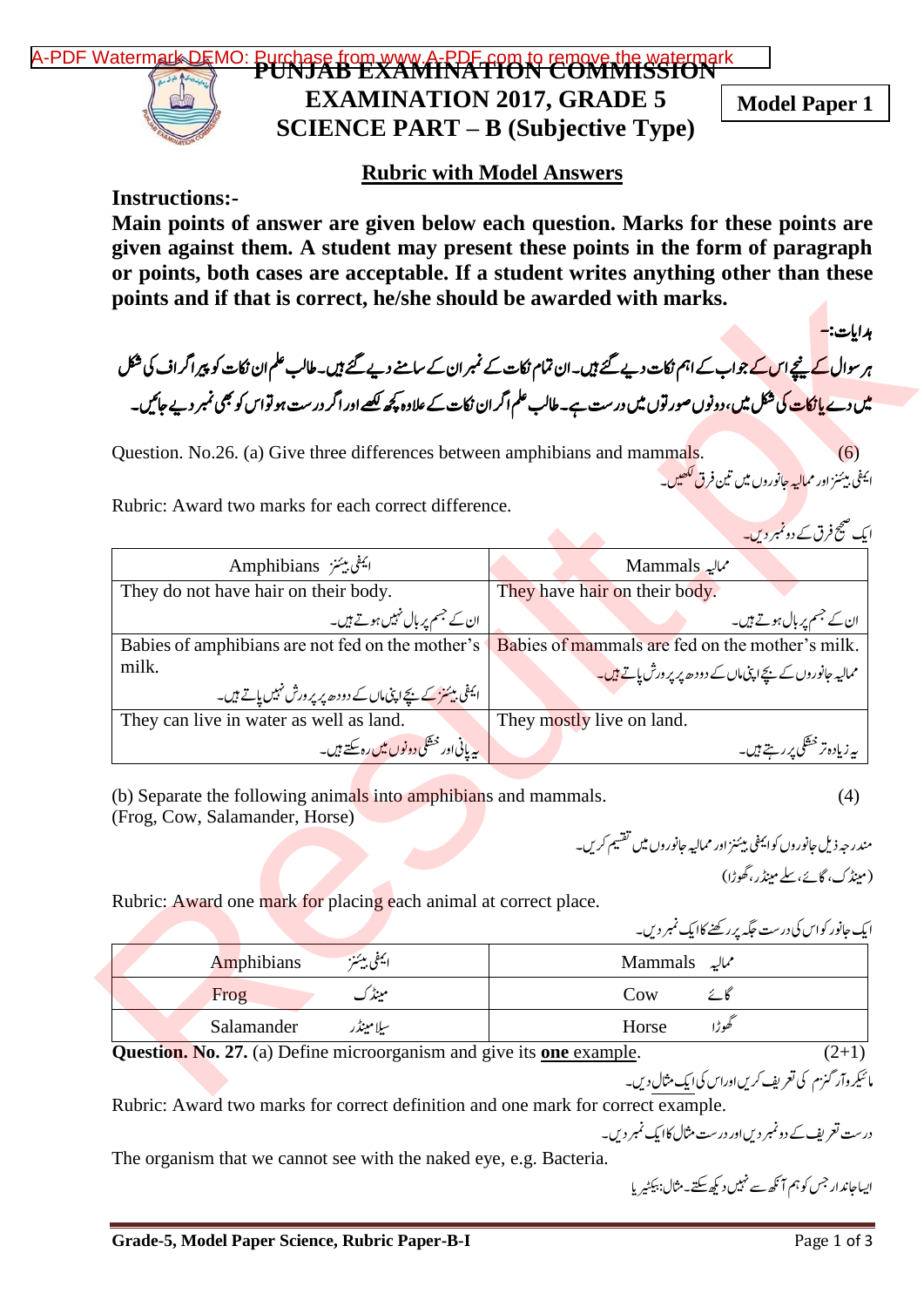Rubric: Award one mark for each correct advantage and one mark for each correct disadvantage.

ایک درست فائدے کاایک نمبر دیں اور ایک درست نقصان کا بھی ایک نمبر دیں۔ Advantages: - Making food like cheese, help in digestion, making medicines, break down dead bodies etc.

Disadvantages: - Disease, spoilage of food etc.

مائیکر وآر کنز مز کے دوفائدے اور دو نقصانات لکھیں۔

فائدے:-غذائی اشاء کی تیاری،خوراک کے انہضام میں مد د ،ادویات کی تیاری،م دہ اجسام کی توڑ پھوڑ وغیر ہ۔

 $\overline{a}$ 

|                                              |                                                                                     | نقصانات:– بيمارياں،خوراک کاخراب ہو جاناوغير ہ۔                                                                                                              |
|----------------------------------------------|-------------------------------------------------------------------------------------|-------------------------------------------------------------------------------------------------------------------------------------------------------------|
| (c) Give three ways to avoid microorganisms. |                                                                                     | (3)                                                                                                                                                         |
|                                              |                                                                                     |                                                                                                                                                             |
|                                              |                                                                                     | مائیکر دار گ <mark>زمز</mark> ے بچاؤ کے تین طریقے ککھیں۔                                                                                                    |
|                                              | Rubric: Award one mark for each correct way.                                        |                                                                                                                                                             |
|                                              |                                                                                     | ایک درست طریقے کاایک نمبر دیں۔                                                                                                                              |
| clean etc.                                   |                                                                                     | Washing hands before eating, washing fruits before eating, brushing teeth regularly, keeping homes                                                          |
|                                              |                                                                                     | کھانا کھانے سے پہ <mark>لے ہاتھ</mark> وں کو دھونا، کھان <mark>ے سے پہلے</mark> پچلوں کو دھونا، ہا قاعد دانتوں کو برش سے صاف کرنا،گھر وں کوصاف رکھناوغیر ہ۔ |
|                                              | Question. No.28. (a) Compare the properties of solid and liquid given in the table. |                                                                                                                                                             |
|                                              |                                                                                     | ٹیبل <sup>کی</sup> ں دی گئی ٹھوس <mark>اور مائع کی خصوصیات می</mark> ں موازنہ کریں۔                                                                         |
|                                              | Rubric: Award two marks for each correct comparison.                                |                                                                                                                                                             |
|                                              |                                                                                     | ایک درست مواز <u>نے کے دونمبر دیں۔</u>                                                                                                                      |
| خصوصیت Property                              | گھوس Solid                                                                          | Liquid $\overline{z^i}$                                                                                                                                     |
| Movement of                                  | Particles vibrate at their fixed                                                    | Particles move randomly.                                                                                                                                    |
| particles                                    | positions.                                                                          | ذرات بے ترتیب حرکت کرتے <del>ہ</del> یں۔                                                                                                                    |
| ذرات کی حرکت                                 | <u>ذرات اپنی مخصوص جگہوں پر تھر تھراتے ہیں۔</u>                                     |                                                                                                                                                             |
| Forces between                               | They have strong forces between                                                     | They have strong forces between                                                                                                                             |
| particles                                    | particles.                                                                          | particles but weaker than solids.                                                                                                                           |
| ذرات کے در م <u>بان</u> قوت                  | ان کے ذرات کے در میان طاقتور قوتیں ہوتی ہیں۔                                        | ان کے ذرات کے در میان قوتیں طاقتور کیکن ٹھوس کے مقاملے میں                                                                                                  |
|                                              |                                                                                     | <i>گز</i> ور ہوتی ہیں۔                                                                                                                                      |
| Compressibility                              | They cannot be compressed easily.                                                   | They cannot be compressed easily.                                                                                                                           |
| <u>داب پذیری</u>                             | ان کو آسانی سے دیا پانہیں جاسکتا۔                                                   | ان کو آسانی سے دیا مانہیں جاسکتا۔                                                                                                                           |
|                                              |                                                                                     |                                                                                                                                                             |
| Order of particles                           | Particles are arranged in an order.                                                 | Particles are not arranged in an order.                                                                                                                     |
| ذرات کی ترتی <u>ب</u>                        | ذرات ایک با قاعدہ تر تیپ میں جڑے ہوتے ہیں۔                                          | ذرات ایک با قاعدہ تر تیپ میں نہیں جڑے ہوتے ہیں۔                                                                                                             |
|                                              |                                                                                     |                                                                                                                                                             |
|                                              |                                                                                     |                                                                                                                                                             |
|                                              | (b) Name the following conversions of state of matter.                              | (2)                                                                                                                                                         |
|                                              |                                                                                     | مادے کی حالت میں مندر جہ ذیل تبدیلیوں کے نام لکھیں۔                                                                                                         |
|                                              | Rubric: Award one mark for each correct name.                                       |                                                                                                                                                             |
|                                              |                                                                                     |                                                                                                                                                             |

مادے کی حالت میں مندر حبہ ذیل تبدیلیوں کے نام <sup>لکھی</sup>ں۔

ہر درست نام کاایک نمبر دیں۔

| Conversion تبدیلی                              | I Name of Conversion<br>تبديلي كانام |
|------------------------------------------------|--------------------------------------|
| Solid to liquid گھوس سےمائع                    | مجمعلاؤ/تجعلنا __Melting ا           |
| Liquid to solid پائع سے ٹھوس   Liquid to solid | Freezing $\mathcal{V}$ .             |

Grade-5, Model Paper Science, Rubric Paper-B-I Page 2 of 3